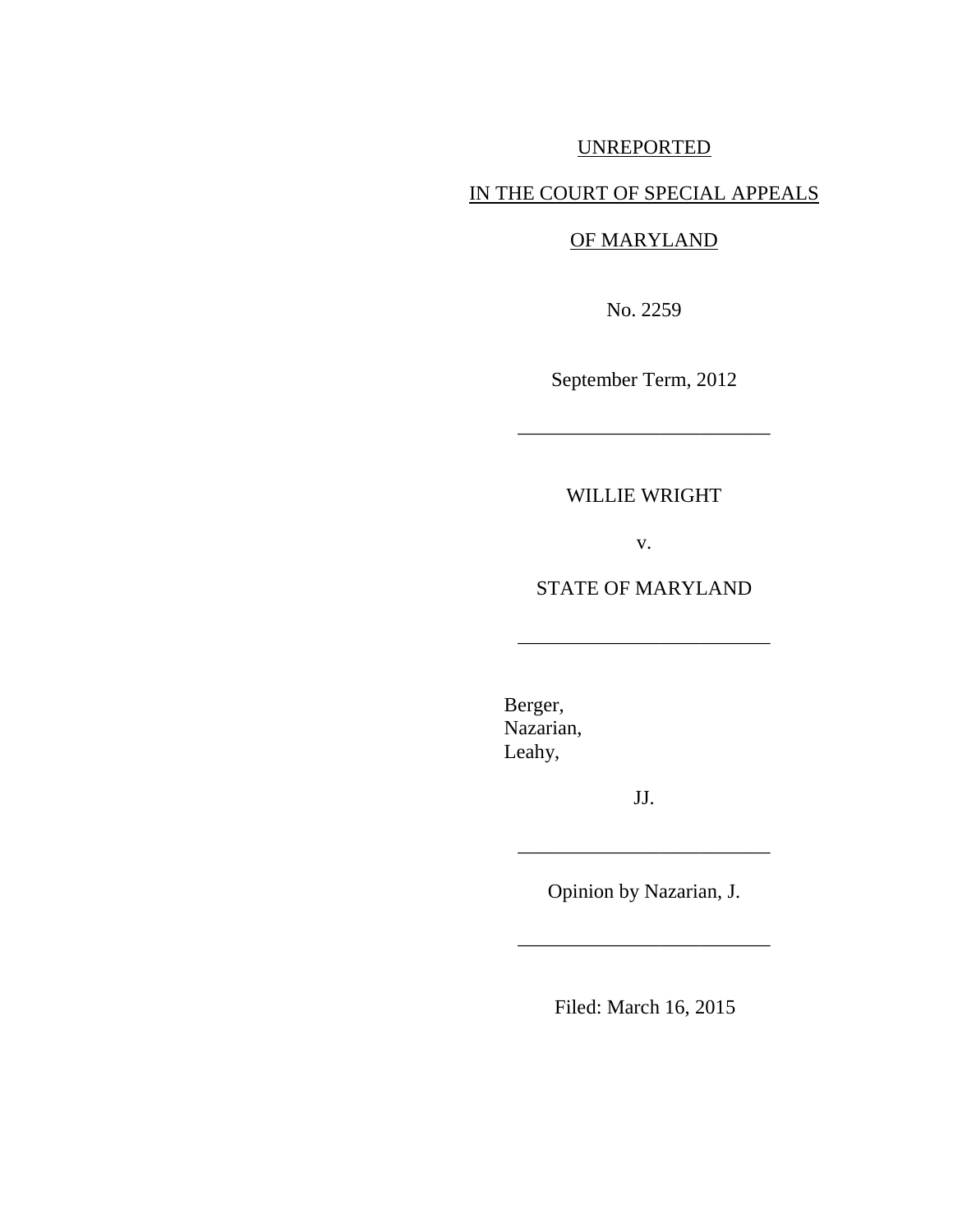After assaulting his then-fiancé Nicarsia Jackson on two separate occasions, Willie Wright was convicted in the Circuit Court for Prince George's County of two counts of second-degree assault and one count of reckless endangerment. On appeal, Mr. Wright challenges the circuit court's decision to admit portions of three phone calls he made while in jail awaiting trial. The state of the trial court record leaves some doubt as to which portions of which phone calls were actually played for the jury, despite extensive efforts on the part of the parties to reconstruct it. For present purposes, we resolve those mechanical doubts in Mr. Wright's favor—that is, we assume, notwithstanding real doubts, that the jury heard the challenged excerpts. Even so, we find that any alleged errors were harmless beyond a reasonable doubt, and so we affirm Mr. Wright's convictions.

### **I. BACKGROUND**

Mr. Wright and Ms. Jackson were involved in a romantic relationship for two-anda-half years until February 2012. This appeal concerns two incidents in which Mr. Wright allegedly assaulted Ms. Jackson during the course of their relationship.

#### **A. The March 2011 Incident**

One evening in March  $2011<sup>1</sup>$  Mr. Wright and Ms. Jackson were alone together at Ms. Jackson's condominium in Laurel. They began to argue after Ms. Jackson discovered that Mr. Wright had been having an affair with a married woman, then threatened to disclose the affair to the woman's husband. During the argument, Mr. Wright became very

 $<sup>1</sup>$  The record is unclear as to the exact date in March the incident occurred.</sup>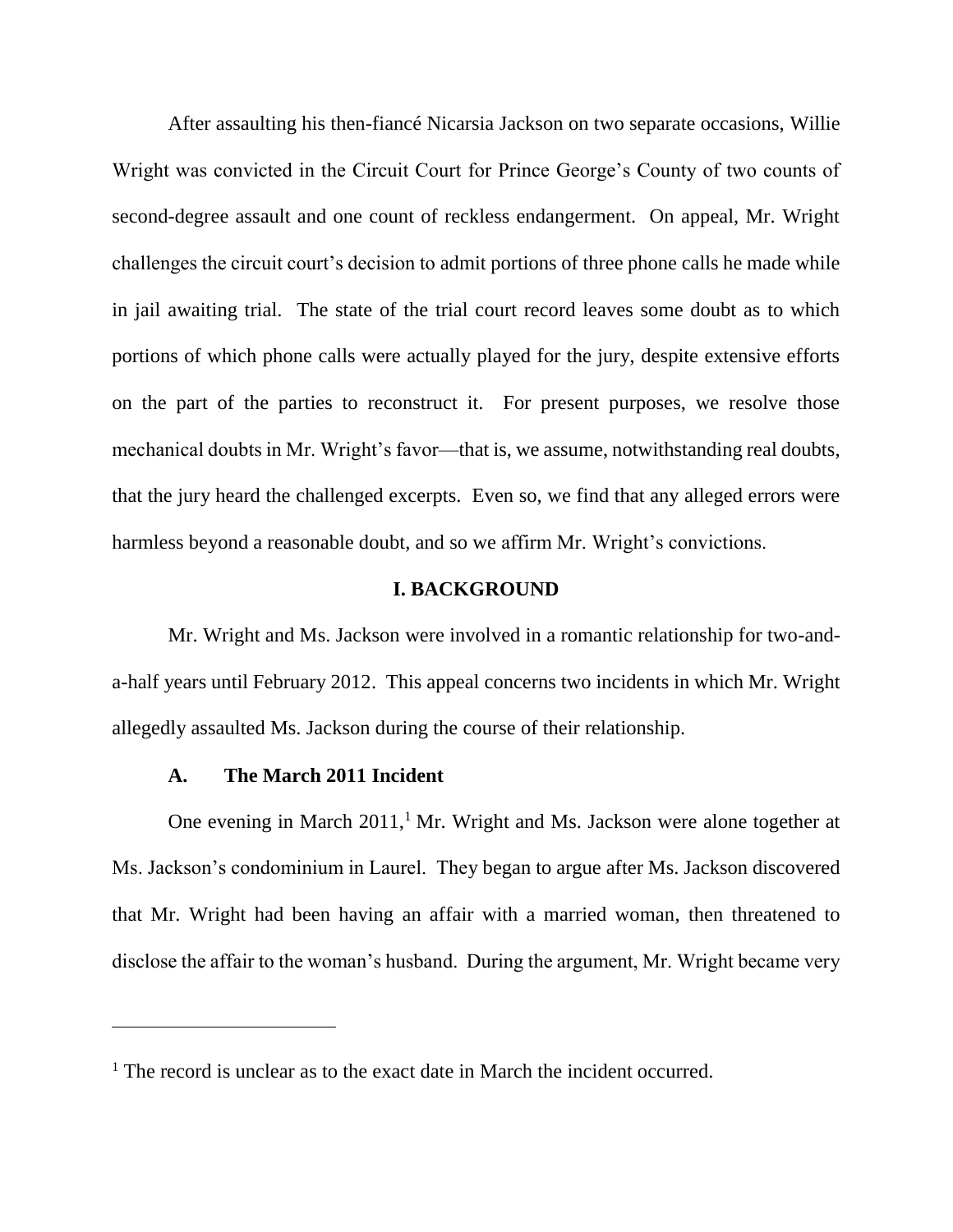angry and repeatedly cursed at Ms. Jackson to be quiet. When Ms. Jackson refused, Mr. Wright "reached forward with his elbow and rammed it back into [her] face [which] severed [her] lip into two pieces." Ms. Jackson began to bleed profusely, and ultimately Mr. Wright decided to take her to the hospital, where she received stiches. Ms. Jackson did not call the police that night because she did not want to get Mr. Wright in trouble, and she continued to see Mr. Wright romantically. For his part, Mr. Wright claimed that he did not intend to hit Ms. Jackson and that she "made [him] do what [he] did because she kept grabbing [him]."

#### **B. The October 2011 Incident**

Mr. Wright and Ms. Jackson were again alone in Ms. Jackson's apartment on the evening of October 29, 2011. Mr. Wright had been drinking heavily and was talking with Ms. Jackson at her dining room table. At some point, Mr. Wright began to talk about physically harming Ms. Jackson's son, which prompted Ms. Jackson to attempt to get up and leave the table. Mr. Wright grabbed Ms. Jackson to prevent her from leaving. He asked her to turn over her keys to a rental car so that he could leave. Ms. Jackson refused. Mr. Wright then picked up a large butcher knife from the kitchen and pointed it at Ms. Jackson while he recounted the story of how his sister's father killed his wife over a dispute about car keys. When Ms. Jackson continued to refuse to turn over the keys, Mr. Wright hit her with the butt of the knife and punched her in the stomach. Ms. Jackson dropped to her knees in pain and Mr. Wright retrieved her keys.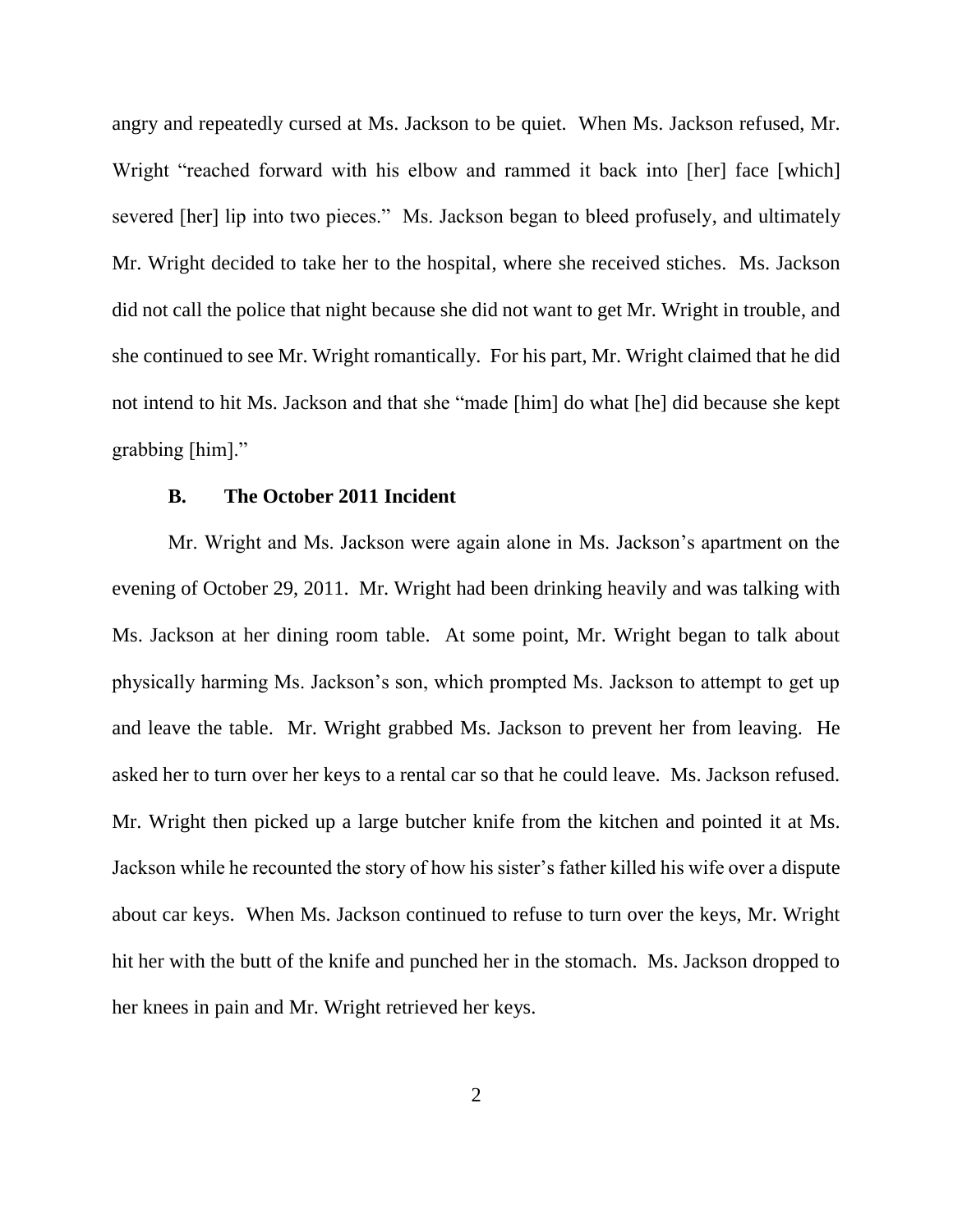According to Mr. Wright, he did not hit Ms. Jackson for refusing to turn over the car keys. Instead, he claimed that he swung a knife in Ms. Jackson's direction to scare her and to get her to move out of his way. Mr. Wright was adamant that he never actually hit Ms. Jackson during the incident and only used the knife to "scar[e] her because she had thrown herself down the stairs saying [he] pushed her to keep [him] from leaving." Ms. Jackson did not sustain any injuries as a result of the incident and again did not call the police that night because she did not want to get Mr. Wright in trouble.

#### **C. Procedural History**

After her relationship with Mr. Wright ended in February 2012, Ms. Jackson reported the two incidents to the police, and Mr. Wright was charged with two counts of second-degree assault and two counts of reckless endangerment. A jury trial was held in the circuit court on September 4, 2012. The State's sole witness was Ms. Jackson.

During the State's direct examination of Ms. Jackson, the State sought to play for the jury a number of phone calls Mr. Wright made from jail in which he discussed the incidents. Six of the phone calls were between Ms. Jackson and Mr. Wright and Mr. Wright's counsel did not object to those calls. Mr. Wright's counsel did object to the admission of telephone calls between Mr. Wright and someone other than Ms. Jackson. The circuit court reserved its ruling on the objection until after the six phone calls between Mr. Wright and Ms. Jackson were played for the jury.

After the six phone calls were played, the State renewed its request to have five phone calls between Mr. Wright and unknown parties played as well. The five calls were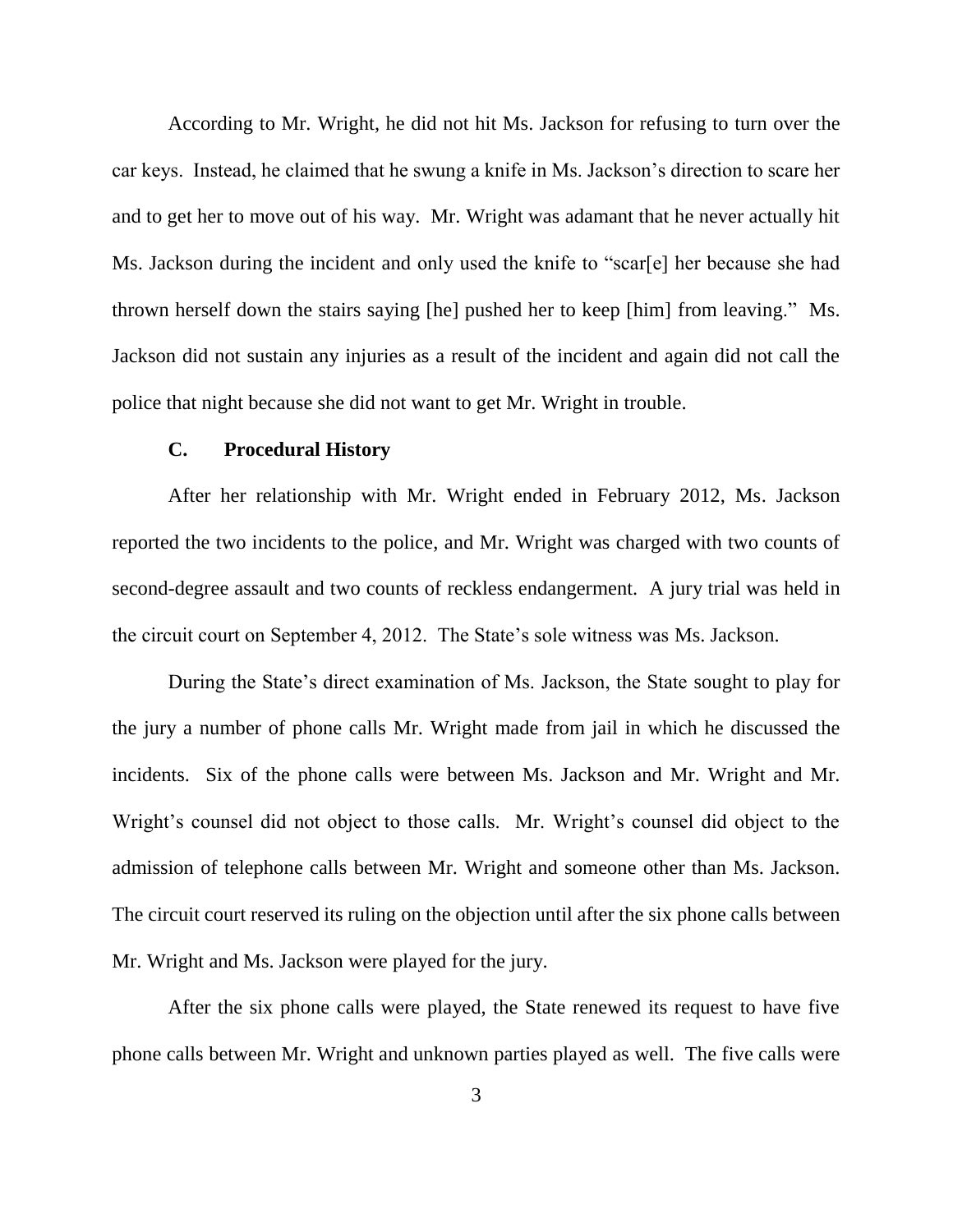labeled with abbreviated versions of the numbers given to each recording: (1) Call 0979; (2) Call 7060; (3) Call 1780; (4) Call 7476; and (5) Call 2165. After considering the parties' arguments, the circuit court denied the State's request to have the calls played before the jury during Ms. Jackson's direct examination. However, the State reserved the right to renew its request during its cross-examination of Mr. Wright, if he elected to take the stand.

And he did, against the advice of counsel. During cross-examination, the State offered, and the court admitted, a certified copy of Mr. Wright's criminal history record that disclosed twenty-one convictions: five counts of theft, five counts of uttering, one count of conspiracy to commit theft, five counts of forgery, and five counts of counterfeiting. In addition, the State asked to play portions of Call 0979, Call 7060, and Call 1780 to impeach Mr. Wright's testimony. The defense objected to Call 0979 and Call 7060, but not Call 1780. The circuit court overruled the objections and all three calls were played.

Mr. Wright was ultimately convicted of both counts of second-degree assault and one count of reckless endangerment and acquitted of the other count of reckless endangerment. This timely appeal followed.

After noting his appeal, Mr. Wright requested the transcripts of the circuit court proceedings. The trial transcript did not contain the portions of Call 0979, Call 7060, and Call 1780 played for the jury—the transcript merely states "[a]udio being played" during the time the calls were played. As a result, Mr. Wright's appellate counsel contacted the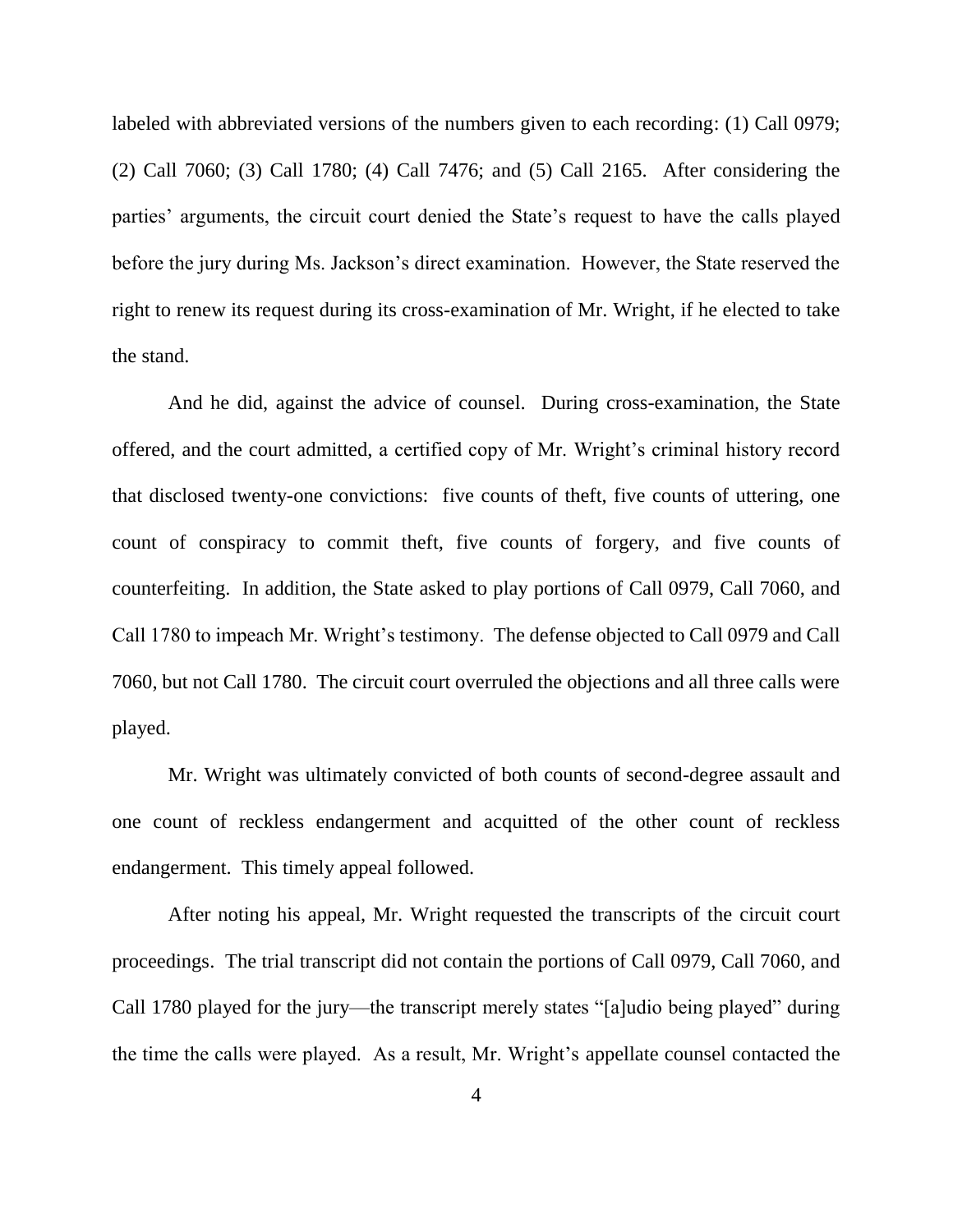official court reporter for the circuit court (the "Reporter") to determine whether an audio recording of the trial was available. Unfortunately, the Reporter advised counsel that an audio recording of the trial was not available.

Consequently, appellate counsel contacted the trial judge, Mr. Wright's trial counsel, and the prosecutor who tried the case (the "Prosecutor"), to determine what recollections, if any, they had as to what portions of the calls were played in open court. The trial judge and trial counsel both indicated that they had no personal recollection of the portions of the calls played for the jury. The Prosecutor, on the other hand, submitted an affidavit on May 29, 2014 ("May 29, 2014 Affidavit") indicating that, based on her review of her file, she believed she played (1) from 01:09-10:09 and 10:37-10:54 of Call 1780; and (2) from 2:30-2:53 and 3:13-3:45 of Call 0979. With respect to Call 7060, the Prosecutor indicated that she was unsure of the exact time frame she played, but that she believed she played the portion of the call "concerning Mr. Wright telling the victim, that his life is in her hands." On September 3, 2014, the Prosecutor submitted another affidavit (the "September 3, 2014 Affidavit"), that included additions, corrections, and clarifications to her May 29, 2014 Affidavit.<sup>2</sup> With respect to Call 7060, the affidavit stated the following:

> As to the call identified at trial and in my May 29, 2014 affidavit as "call 7060," I recently realized that there are two

 $\overline{a}$ 

 $2$  The State moved to have the September 3, 2014 Affidavit made a part of the record through an unopposed motion to correct the record. We grant the motion and have considered this affidavit in our analysis.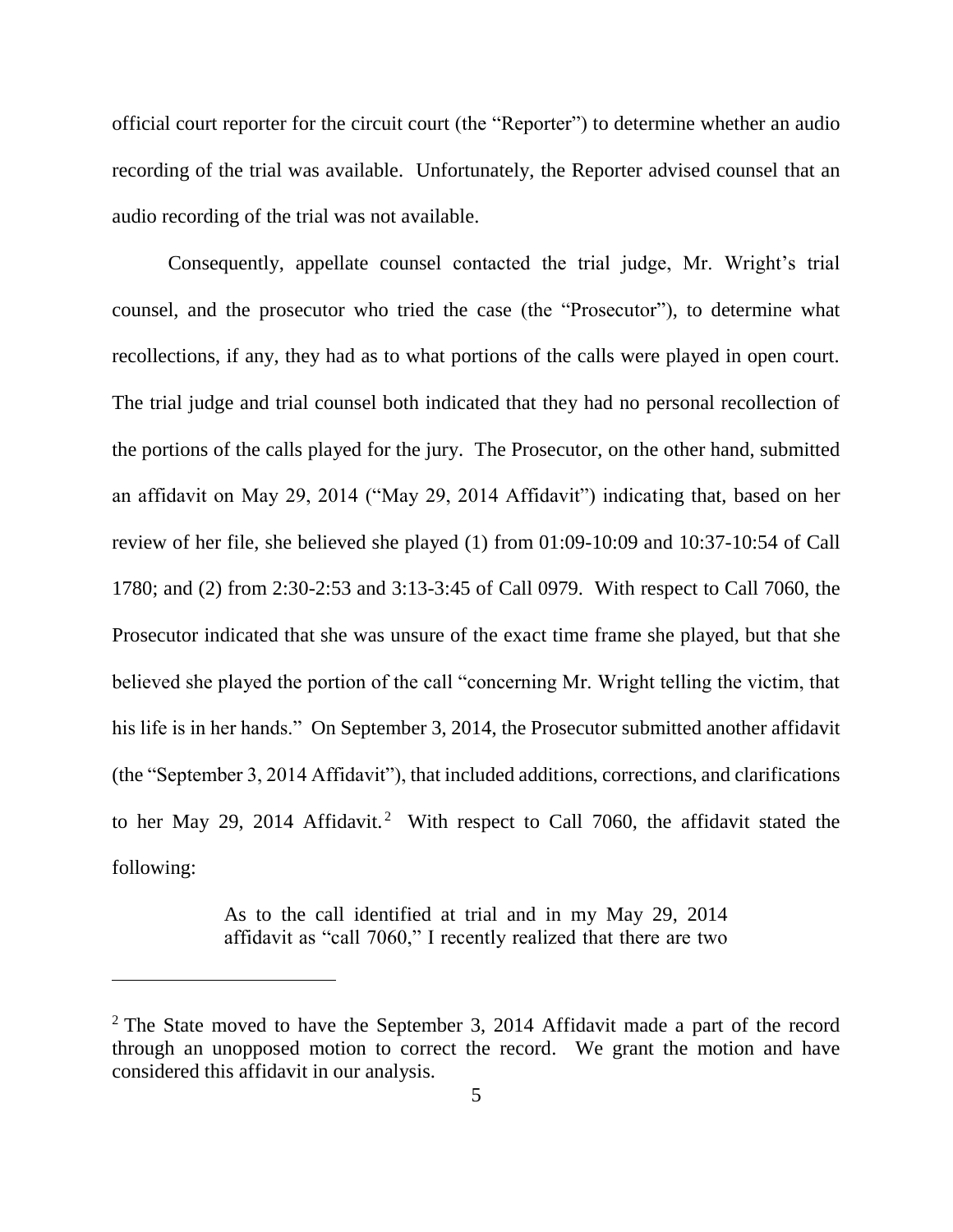calls that end in 7060 . . . I did not realize this at trial or when I made my affidavit of May 29, 2014. After reviewing my trial notes, the trial transcript and the recordings of both calls, I am certain that the call I played during cross-examination of the defendant was call 238394487597060 (hereinafter Call 97060) made from March 25-26, 2012 between the defendant and an unidentified female. I know this because (1) after reading the trial transcript, I remember that the calls I played in crossexamination were calls between the defendant and an unidentified female; Call 97060 is a call between the defendant and an unidentified female, whereas Call 237156597677060 (hereinafter Call 77060) is a call between the defendant and Ms. Jackson (who goes by the nickname "Nicki"); (2) my notes reflect that the call I played was a call made from March 25- 26, 2012; Call 97060 is a call made from March 25-26, 2012, as reflected in the records pertaining to that call whereas Call 77060 was made on March 9, 2012, as reflected in the records pertaining to that call; and (3) my notes also reflect that the parts of the call that I played during cross-examination occurred more than 10 minutes into the call and pertained to the "knife" and "split lip" incidents; Call 77060 only lasted seven minutes long and there is no discussion of either incident in the call. I did *not* play any part of Call 77060.

(Emphasis in original.) The affidavit further stated that the Prosecutor played from 10:10

to 10:42 and 10:54 to 11:03 of Call 97060, which she referred to at trial as Call 7060. The

Prosecutor also corrected a typographical error in her May 29, 2014 Affidavit:

 $\overline{a}$ 

With respect to Call 1780, upon further review of my May 29, 2014 affidavit and my trial notes, I realize that my affidavit of May 29, 2014 contains a typographical error. My prior affidavit indicates that I played from 1:09 to 10:09 of Call 1780. This is incorrect. I actually played from 10:09 to 10:09[3] .

<sup>&</sup>lt;sup>3</sup> Although it may appear that the Prosecutor made a typographical error when she claimed that she played from 10:09 to 10:09 of Call 1780, the Prosecutor in fact played a onesecond segment of Call 1780 during the trial. It is not clear why the Prosecutor decided to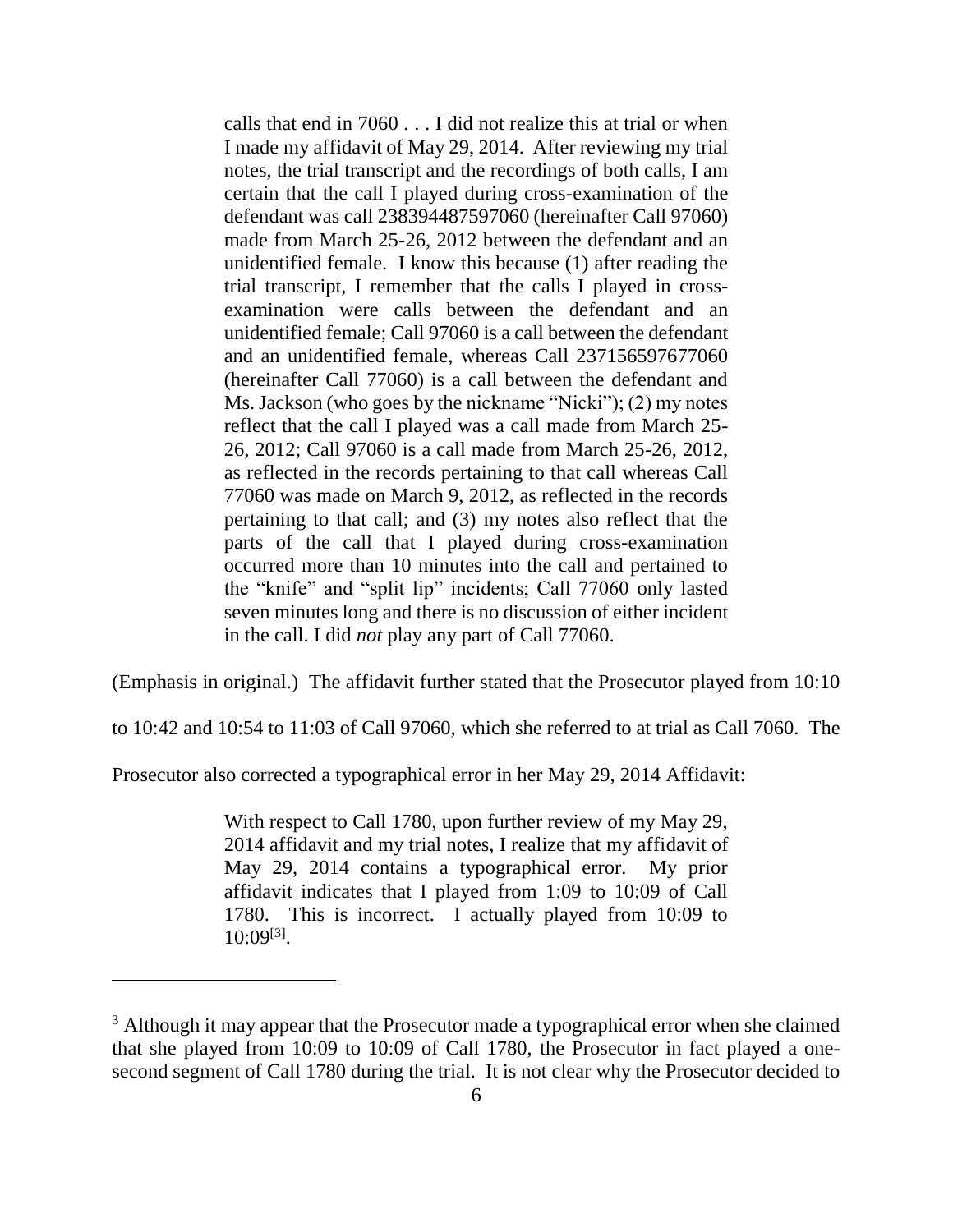In further effort to reconstruct the record, appellate counsel obtained transcripts of Call 0979, Call 7060, and Call 1780, which have been included in the record. The circuit court's decision to play portions of these calls for the jury—against the lingering questions about what portions were in fact played—forms the basis of Mr. Wright's appeal.

#### **II. DISCUSSION**

Mr. Wright challenges the circuit court's decision to allow the State to play portions of Call 0979, Call 7060, and Call 1780 for the jury. The State counters that Mr. Wright's contentions are moot because the relevant portions of the calls were not, in fact, played for the jury. Despite the parties' best reconstruction efforts, the absence of the calls from the trial transcript and of notations about which calls were played from the trial record leave us with some doubt about what the jury actually heard. Ultimately, though, we need not resolve the factual dispute: for our purposes, we will assume that the jury heard the contested portions of the phone calls. And in each instance, we find that if there was any error in allowing the jury to hear them, that error was harmless beyond a reasonable doubt.<sup>4</sup>

 $\overline{a}$ 

play such a small segment of the call, but, in any event, it is of no consequence to this appeal.

<sup>&</sup>lt;sup>4</sup> Mr. Wright presents the following questions for our review:

<sup>1.</sup> Did the trial court err in permitting the playing of recorded phone calls during cross examination of Appellant?

<sup>2.</sup> Assuming, *arguendo*, that it is impossible to determine whether or not the trial court erred in playing the recorded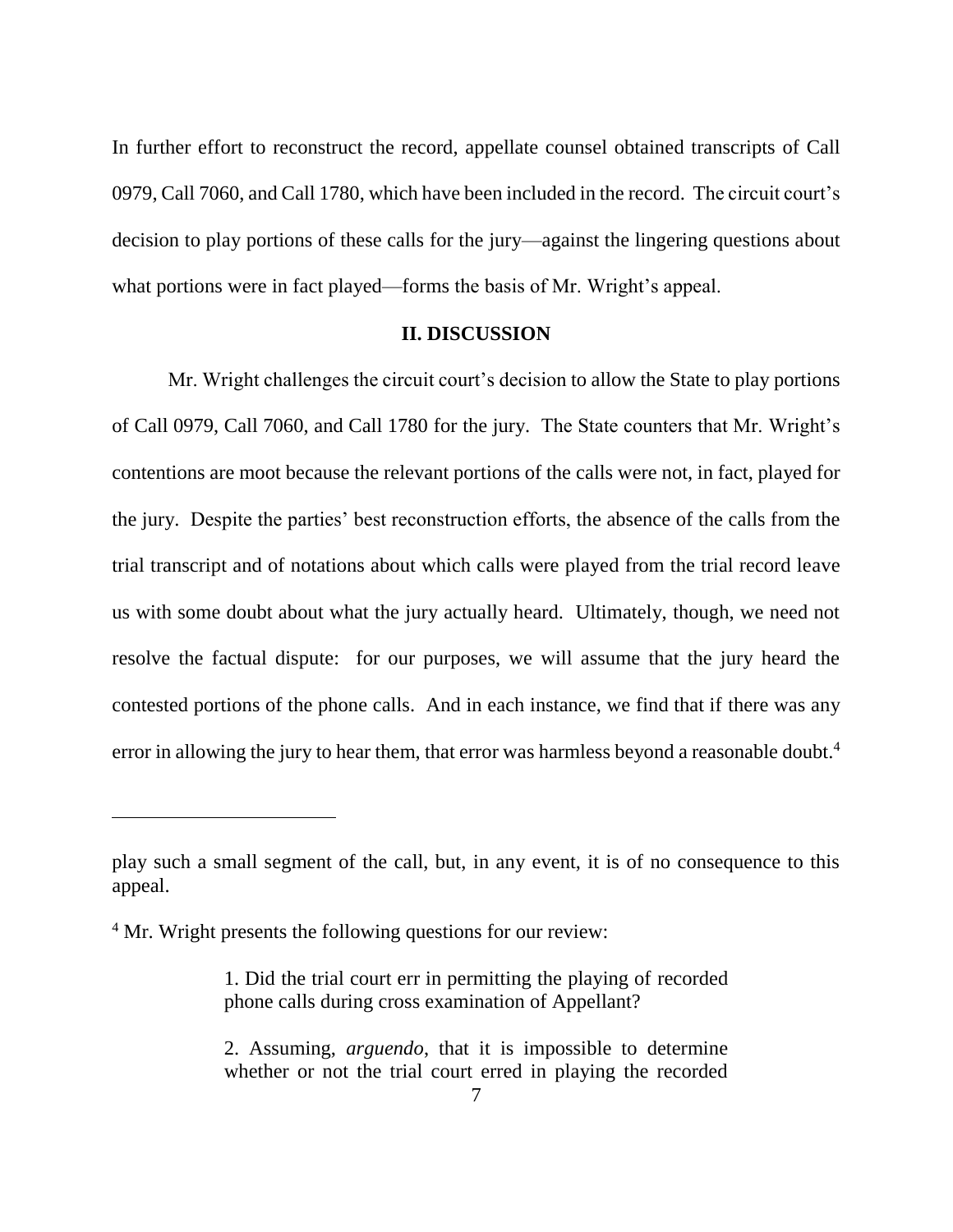#### **A. Call 0979**

Mr. Wright *first* challenges the circuit court's decision to permit the State to play a

portion of Call 0979, which featured Mr. Wright and an unidentified woman:

[FEMALE VOICE]: Have you talked to [Ms. Jackson]?

[MR. WRIGHT]: Yeah.

[FEMALE VOICE]: You called her?

[MR. WRIGHT]: Yeah.

[FEMALE VOICE]: And what happened?

[MR. WRIGHT]: She is—she's still holding on to—the same thing she's done. She's done this before but not far as jail. If I don't come back to her, she going to put me in jail. I'm not going back.

\* \* \*

[MR. WRIGHT]: —I want to file false charges against her. I'm waiting for the paperwork, just like I was doing at home. I was filling this paperwork against her for stealing my shit and all of that. But I want you, as a witness, to her texting me until 3:00 o'clock in the morning. Because the reason –

[FEMALE VOICE]: Right.

 $\overline{a}$ 

[MR. WRIGHT]: – why she's doing this is because I have a new woman. And I – and I –

[FEMALE VOICE]: Oh we're going – right.

phone calls at issue, does the absence of an adequate record deprive Appellant of meaningful appellate review and require a new trial?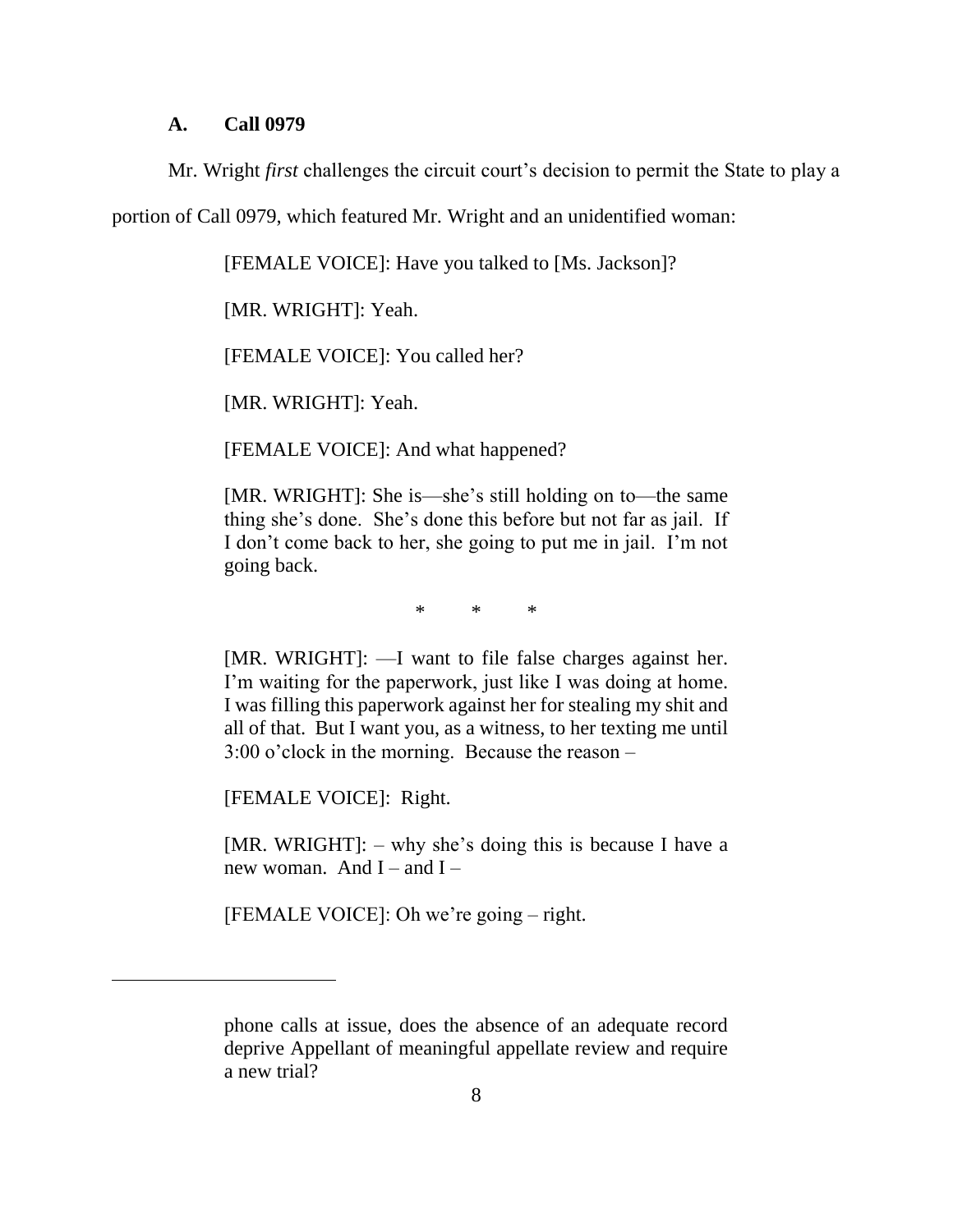[MR. WRIGHT]: Huh?

[FEMALE VOICE]: I said we already know that.

[MR. WRIGHT]: Yeah. But, you know, and you can—you— I—I want you to be a witness that that's what she did. And two days later—two days after that, she—she filed these charges. You hear me?

[FEMALE VOICE]: You said what?

[MR. WRIGHT]: Two days after that night, she filed these charges.

[FEMALE VOICE]: Yeah, you was telling me that when you called.

\* \* \*

[FEMALE VOICE]: So—well, when I looked up your case, it said you go to court on the 29th of this month.

[MR. WRIGHT]: That's for the other one, the hotel. And this one is for the 5th of next month . . .

\* \* \*

[FEMALE VOICE]: Let's talk about how you going to get the fuck up out of this.

[MR. WRIGHT]: Well, you—you're one witness . . .

\* \* \*

[MR. WRIGHT]: And get—tell him that—I'm going to tell him the same thing to get, so he can have it ready for you. And I want this real thick stack of papers that's my transcript from the case I'm on parole for. I'm going to work on that while I'm in . . . If I win both of these cases, they still going to pull me on violation of parole and I'm going to have to go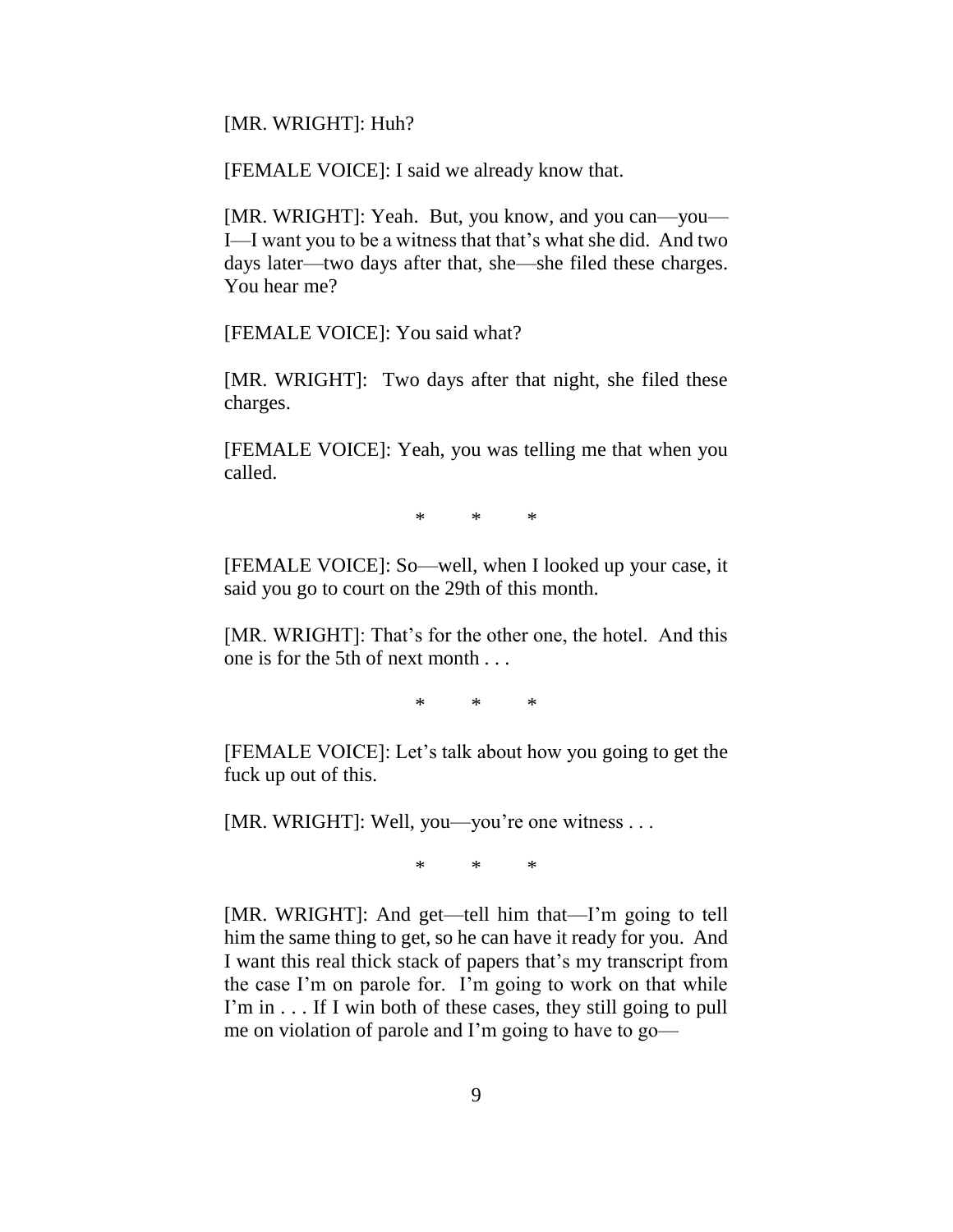[FEMALE VOICE]: Right.

[MR. WRIGHT]: —up DOC and fight my way out of there. This is where I need you more than any other time. I'm going to need you to write the Parole Board and let them know . . .

Mr. Wright claims that the jury should not have heard this portion of Call 0979 because (1) it contained evidence of "other crimes, wrongs, or acts" committed by Mr. Wright, and therefore violated Md. Rule 5-404(b); (2) its probative value was substantially outweighed by the danger of unfair prejudice, which violated Md. Rule 5-403; and (3) it contained inadmissible hearsay.

As a preliminary matter, we doubt the jury ever heard the challenged portion of Call 0979. In both the May 29, 2014 Affidavit and the September 3, 2014 Affidavit, the Prosecutor stated that she played the sections from 2:30-2:53 and 3:13-3:45. As Mr. Wright acknowledges in his brief, these two time frames of Call 0979 include the following statements by Mr. Wright himself, to which he did not (and does not) object:

> [MR. WRIGHT]: [S]he just started talking in my ear, right. And I just—I got pissed and the third—and the fourth night, she woke me up and just started snatching. And every night she grabs me and just turns me around in the middle – and, you know, I'm asleep. And she just turns me around. And this fourth night, she just kept doing it and I—and I just said stop and I turned around real fast and shot a[n] elbow and it caught her in the lip and split her lip.

> > \* \* \*

This particular night, I had packed all my bags and she was standing in front of the steps. And if I tried to go out, she'd grab me and she was close to the steps that I backed off. I put all my bags down. I went in the kitchen and I got a knife and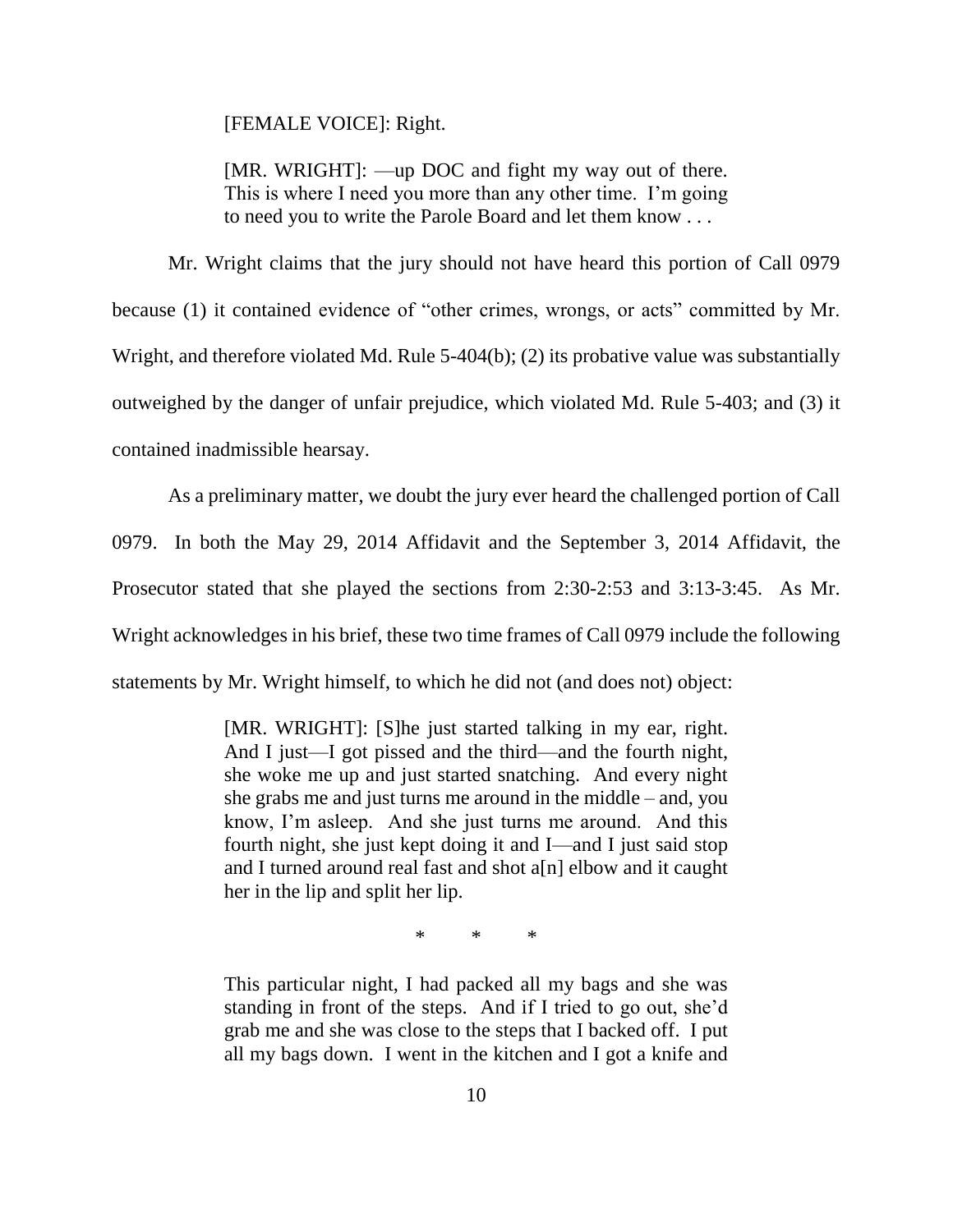I came at her like I was going to stab her. And I swung it, but I turned the blade around and—and just, you know, like I was going to stab her in the stomach and she fell on the floor. I threw—and—and I called her a punk and threw the knife on the floor, grabbed my bags; and ran out the house but she was trying to catch me.

Moreover, the trial transcript corroborates the Prosecutor's recollection regarding the

portion of Call 0979 played for the jury. Before playing Call 0979, the Prosecutor made

the following proffer to the circuit court about the contents of the call:

Your Honor, the next phone call I would have, happened on March 12th. In that phone call the defendant both acknowledges elbowing [the] victim and then, talks about at length what happened. That he went to the kitchen, got a knife in the other incident, pretended to stab her, laughed about it, she dropped the keys, then he walked out. That would be call 0979.

This proffer is consistent with the portion of Call 0979 that the Prosecutor identified in her

affidavit. Nevertheless, we will assume from here that the jury heard the portion of Call

0979 that Mr. Wright challenges.

Mr. Wright's *first* contention with respect to Call 0979 is that it included evidence

of "other crimes, wrongs, or acts" he committed, which violates Md. Rule 5-404(b). Prior

acts evidence requires an initial finding of "special relevance" before the usual balancing

of probativity and prejudice:

Maryland Rule 5-404(b) limits evidence of a defendant's prior "bad act[s]," and specifically precludes bad acts evidence offered for the purpose of proving that the defendant's character "in order to show action in conformity therewith." Md. Rule 5-404(b); *Klauenberg v. State*, 355 Md. 528, 546 (1999). A "bad act" is an act or conduct "that tends to impugn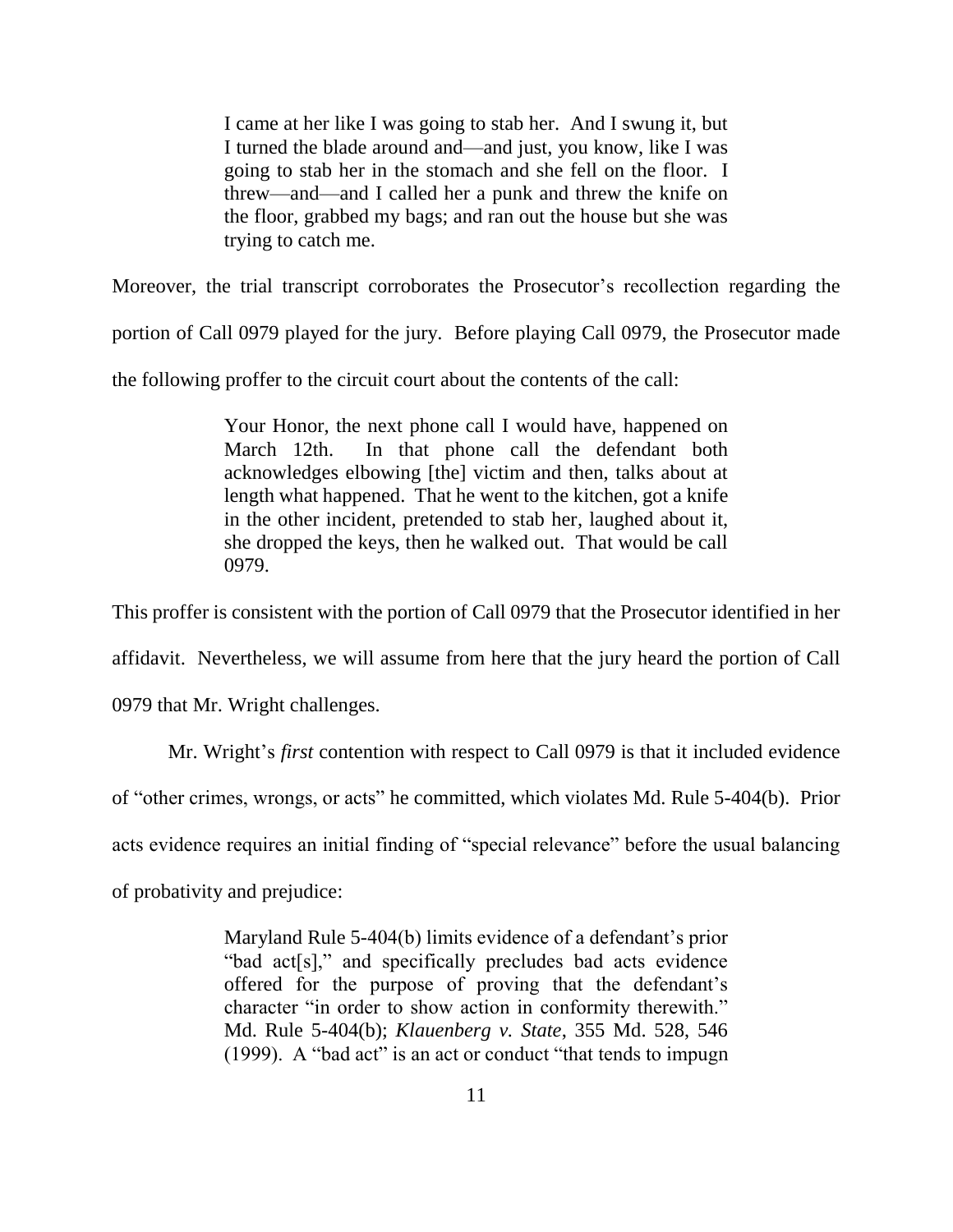or reflect adversely upon one's character, taking into consideration the facts of the underlying lawsuit." *Klauenberg*, 355 Md. at 549. This rule plays a role similar to the prohibition against unfairly prejudicial evidence, *i.e.*, to prevent the jury from "'developing a predisposition of guilt'" based on unrelated conduct of the defendant. *Sinclair v. State*, 214 Md. App. 309, 334 (2013) (quoting *State v. Faulkner*, 314 Md. 630, 633 (1989)).

Although "bad act" evidence is inadmissible to prove a defendant's criminal character, Rule 5-404(b) does allow "bad act" evidence that has "special relevance—that it 'is substantially relevant to some contested issue.'" *Wynn v. State*, 351 Md. 307, 316 (1998) (quoting S*tate v. Taylor*, 347 Md. 363, 368 (1997)). "Bad act" evidence has a "special relevance if it shows notice, intent, preparation, common scheme or plan, knowledge, identity, or absence of mistake or accident." *Id.*; Md. Rule 5-404(b). Whether "bad act" evidence demonstrates one of these alternate purposes is a "'legal determination and does not involve any exercise of discretion'" by the trial court; we review this determination *de novo*. *Wynn*, 351 Md. at 317 (quoting *Faulkner*, 314 Md. at 634).

This leads to a two-step analysis. If we determine that the "bad act" evidence in question has special relevance, then we balance the probative value of and need for the evidence against the likelihood of undue prejudice. "'This segment of the analysis implicates the exercise of the trial court's discretion,'" and we will only reverse the court's balancing determination if the court abused its discretion. *Id.* (quoting *Faulkner*, 314 Md. at 634-35).

*Smith v. State*, 218 Md. App. 689, 709-10 (2014) (footnote omitted).

The portion of Call 0979 that Mr. Wright challenges reveals that Mr. Wright was on parole and had other open criminal cases, which definitely qualifies as prior bad acts evidence. Consequently, "[u]nless the [call] has an additional quality of special relevance to an issue in the case, then, it should have been excluded under Rule 5-404(b)." *Id.* at 711.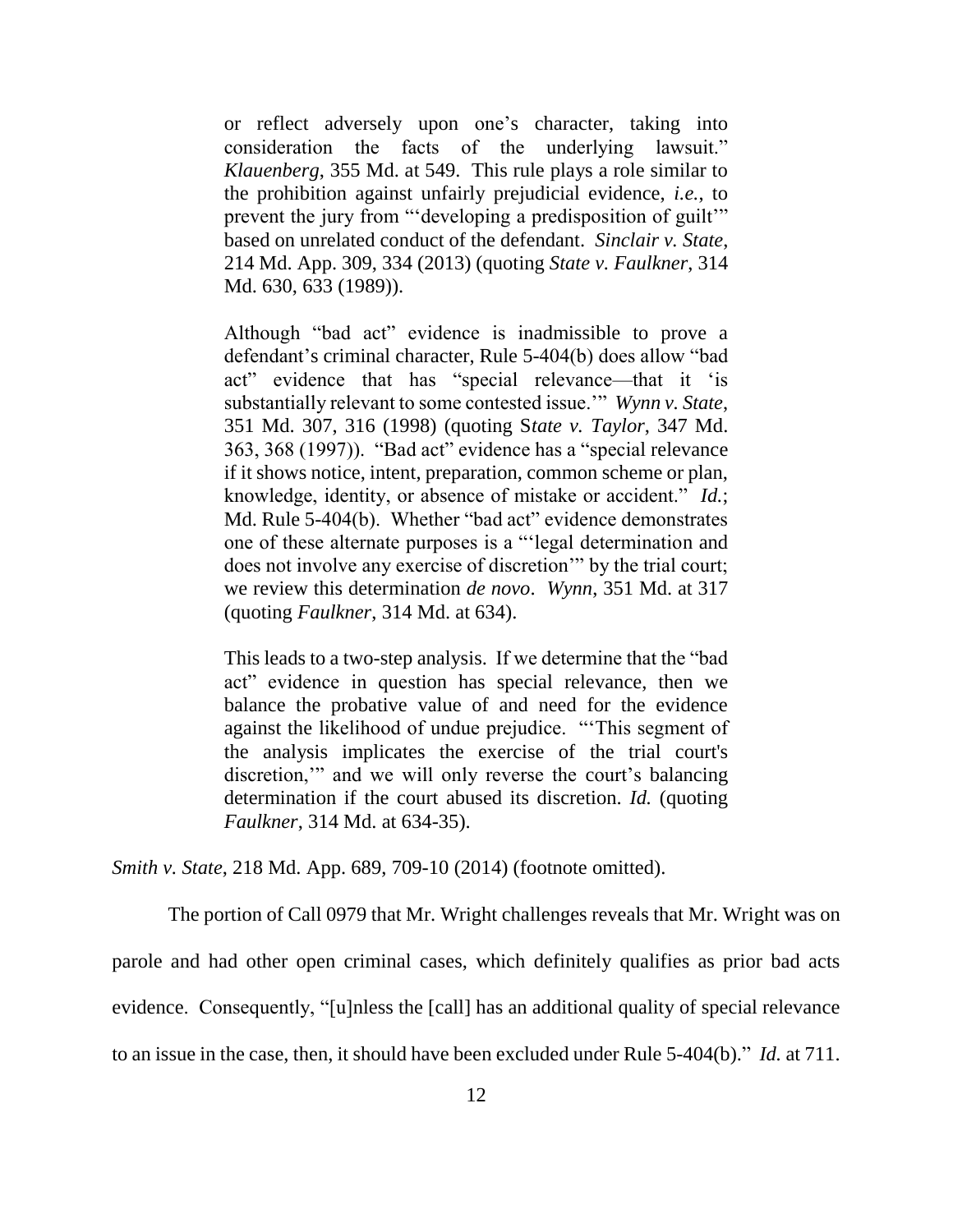But we need not decide whether the call had "special relevance" to this case because it is clear that, to the extent it was error to admit this portion of Call 0979, the error was harmless.

"A defendant in a criminal case is entitled to a fair trial, but not necessarily a perfect one." *Gutierrez v. State*, 423 Md. 476, 499 (2011) (citation omitted). The question is whether an error could have influenced the verdict:

> [W]hen an appellant, in a criminal case, establishes error, unless a reviewing court, upon its own independent review of the record, is able to declare a belief, beyond a reasonable doubt, that the error in no way influenced the verdict, such error cannot be deemed "harmless" and a reversal is mandated. Such reviewing court must thus be satisfied that there is no reasonable possibility that the evidence complained of whether erroneously admitted or excluded—may have contributed to the rendition of the guilty verdict.

*Dorsey v. State*, 276 Md. 638, 659 (1976) (footnote omitted). In this instance, we have no doubt that the challenged portion of Call 0979 "would not have persuaded the jury to render a guilty verdict when it would not have otherwise done so." *Gutierrez*, 423 Md. at 500. This is because the prior bad acts to which the call excerpt alludes were overwhelmed by the certified copy of Mr. Wright's criminal history record that had already been admitted, a document that disclosed convictions for more than *twenty crimes* bearing adversely on his truthfulness. Mr. Wright did not object to the admission of these convictions at trial, nor does he challenge the admission of these convictions on appeal. Moreover, to the extent Call 0979 indicated that Mr. Wright was on parole and had other open criminal cases, it offered no details about the crimes with which Mr. Wright was charged or had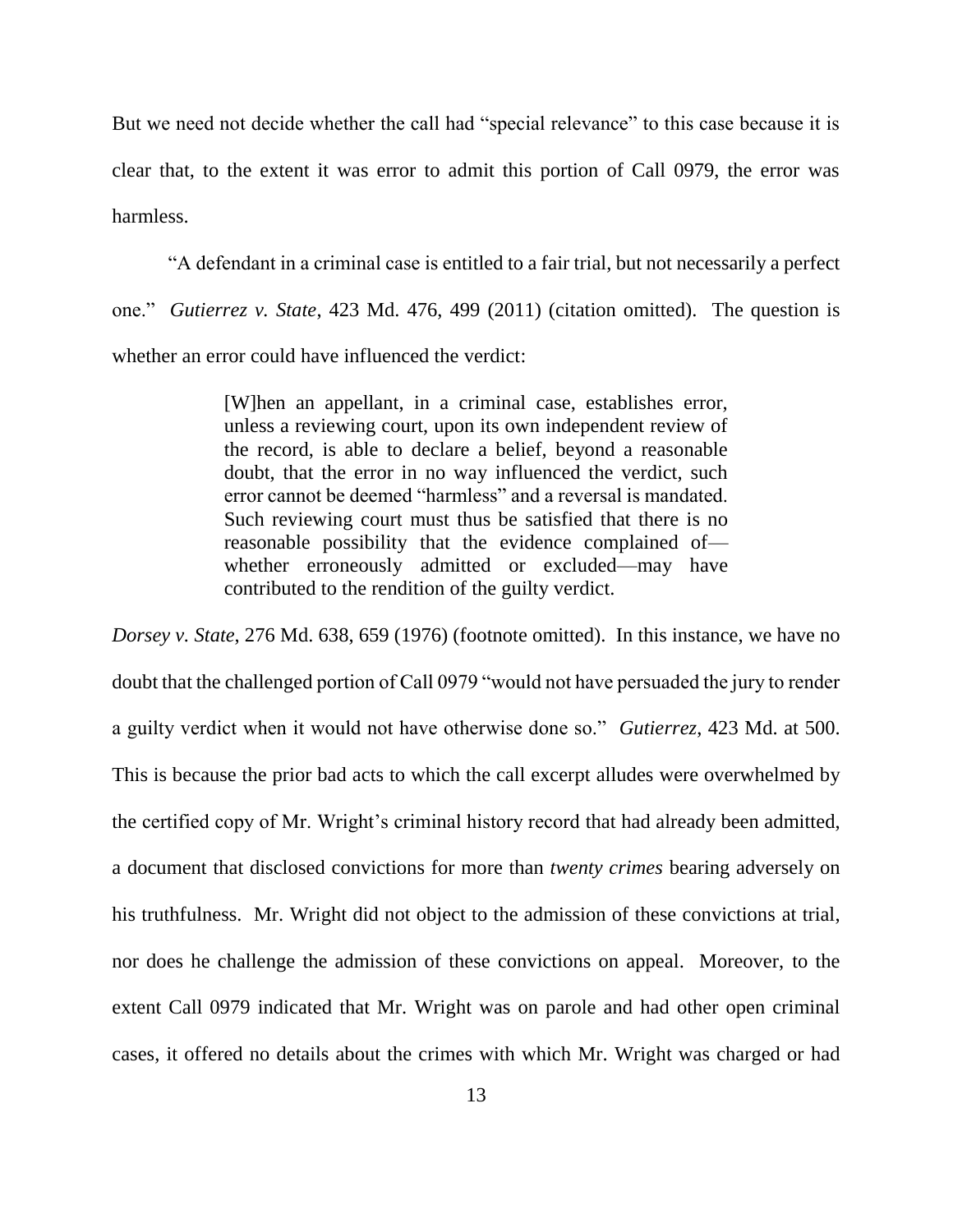previously been convicted. At worst, then, any prior bad acts evidence that came in through Call 0979 was cumulative to Mr. Wright's extensive criminal history record, and only marginally so.<sup>5</sup> See id. (holding that admission of testimony, in violation of Md. Rule 5-404(b), indicating that the gang with which defendant was affiliated was responsible for the most violence in the past four years was harmless in gang-related murder prosecution because admissible evidence established that (1) defendant was affiliated with the gang and had traveled into rival gang territory looking for someone to kill as part of his initiation; and (2) he opened fire after being insulted by one individual's "false flagging" that he, too, was affiliated with that gang).

Mr. Wright contends *second* that Call 0979 contained inadmissible hearsay that prejudiced him by tending to show that he wanted the unknown female to be a witness at his trial:

> [MR. WRIGHT]: —I want to file false charges against her. I'm waiting for the paperwork, just like I was doing at home. I was filling this paperwork against her for stealing my shit and all of that. But I want you, as a witness, to her texting me until 3:00 o'clock in the morning. Because the reason—

[FEMALE VOICE]: *Right.*

<sup>5</sup> We reach the same conclusion with regard to Mr. Wright's contention that the other crimes evidence contained in Call 0979 was more prejudicial than probative in violation of Md. Rule 5-403. *See Snyder v. State*, 210 Md. App. 370, 395, *cert. denied*, 432 Md. 470 (2013) (holding that the defendant was not unfairly prejudiced in a prosecution for destruction of property by testimony indicating that police had found guns in his home, which was a crime due to his status as a convicted felon, because there was admissible testimony indicating that the defendant had fired several gunshots).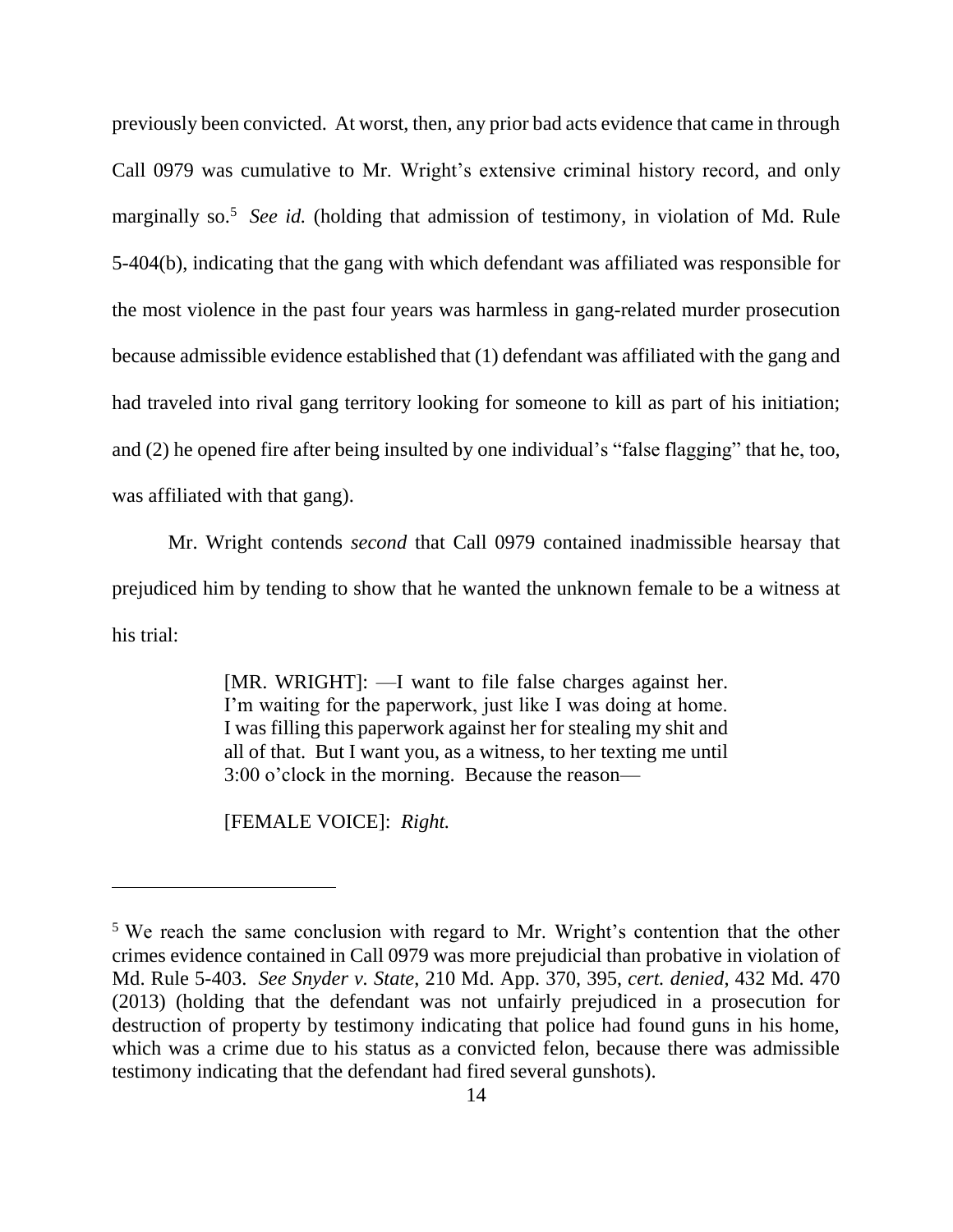[MR. WRIGHT]: —why she's doing this is because I have a new woman. And I—and I—

[FEMALE VOICE]: *Oh we're going—right.*

[MR. WRIGHT]: Huh?

[FEMALE VOICE]: *I said we already know that.*

[MR. WRIGHT]: Yeah. But, you know, and you can—you— I—I want you to be a witness that that's what she did. And two days later—two days after that, she—she filed these charges. You hear me?

[FEMALE VOICE]: *You said what?*

[MR. WRIGHT]: Two days after that night, she filed these charges.

[FEMALE VOICE]: *Yeah, you was telling me that when you called.*

(Emphasis added.)

Hearsay is an out-of-court statement, offered by someone other than the declarant, to prove the truth of the matter asserted. *See* Md. Rule 5-801(c). As a general rule, hearsay is inadmissible. *See* Md. Rule 5-802. An out-of-court-statement may be admissible, though, "if it is not being offered for the truth of the matter asserted or if it falls within one of the recognized exceptions to the hearsay rule." *Conyers v. State*, 354 Md. 132, 158 (1999). A ruling involving the admission of hearsay ordinarily is an issue of law that we review *de novo*. *See In re Matthew S.*, 199 Md. App. 436, 461 (2011).

Even if we were to hold that the unknown female's statements were inadmissible hearsay, though, any error in admitting the statements was harmless. According to Mr.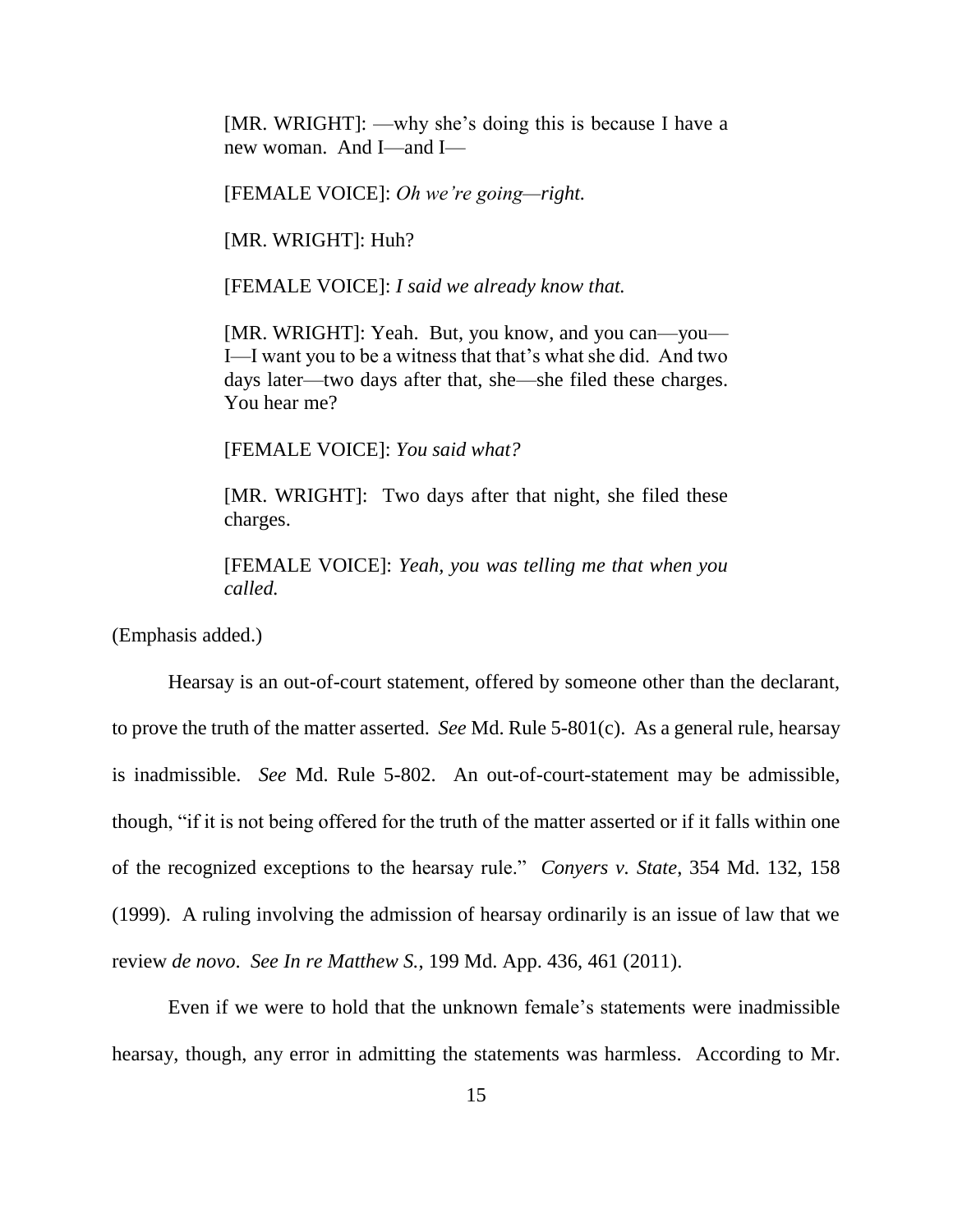Wright, her statements tend to show that he wanted her to be a witness at his trial. In Mr. Wright's estimation, this prejudiced him unfairly because the unknown female ultimately did not appear at trial. But Mr. Wright concedes in his brief, "the statements made by [him in Call 0979] would . . . be admissible as statements by a party opponent." *See Aetna Cas. & Sur. Co. v. Kuhl*, 296 Md. 446, 455 (1983); Md. Rule 5-803(a)(1) ("The following are not excluded by the hearsay rule, even though the declarant is available as a witness: . . . A statement that is offered against a party and is: (1) The party's own statement, in either an individual or representative capacity."). During Call 0979, Mr. Wright explicitly tells the unknown female that "I want you, as a witness." Her statements at most acknowledge the request and suggest that they were working together to shape testimony that never materialized. But to the extent that the prejudice Mr. Wright perceives comes in reality from *his* statements on the call, the admission of the interstitial hearsay in this exchange (if it even is hearsay) added no prejudice and could not have contributed to a guilty verdict.

### **B. Call 7060**

Mr. Wright argues *second* that the circuit court erred in allowing the State to play the following portion of Call 7060 for the jury:

> [MR. WRIGHT]: Well, actually the judge ordered me not to talk to you. [MS. JACKSON]: Well, don't do it.

> > \* \* \*

[MR. WRIGHT]: —I can only tell you one thing. [MS. JACKSON]: What?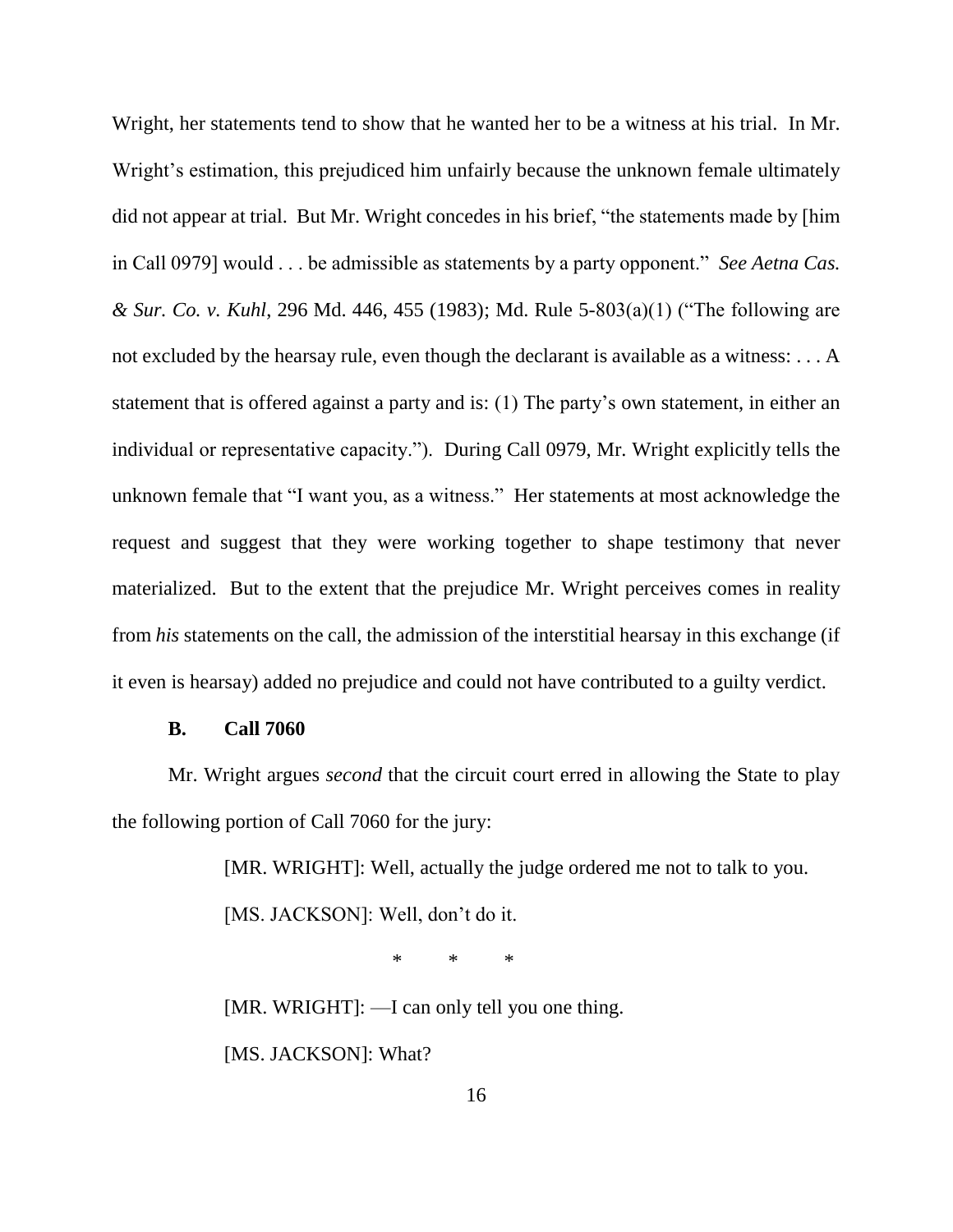[MR. WRIGHT]: That—like I said, my life is in your hands and you hold them and when I say you holding my life in your hands, there's a possibility I'll never see the streets again. And it's up to you to make good decisions.

[MS. JACKSON]: But that's not—that's not what I want.

[MR. WRIGHT]: And the other thing is we'll never see each other again because of the charges against you, they won't let you come in here. They ain't going to let you come see me. So you'll never—

[MS. JACKSON]: How do you know –

[MR. WRIGHT]: —see me again. What?

[MS. JACKSON]: How do you know that?

[MR. WRIGHT]: Because they got a court order. The court ordered you—they're going to put your name on anything about visiting and anything. And you will not be able to come see me. So we'll never see each other again.

\* \* \*

[MS. JACKSON]: You call me tomorrow?

[MR. WRIGHT]: Yeah, if I can get out, yeah. They got me locked down. I can't get out.

[MS. JACKSON]: What do you mean?

[MR. WRIGHT]: I'm in – I'm in segregation. Bye.

[MS. JACKSON]: All right. Bye.

Mr. Wright argues that this exchange revealed that he was segregated from other

jail inmates and that there was a court order preventing Ms. Jackson from visiting him,

revelations that violated Rules 5-403 and 5-404(b).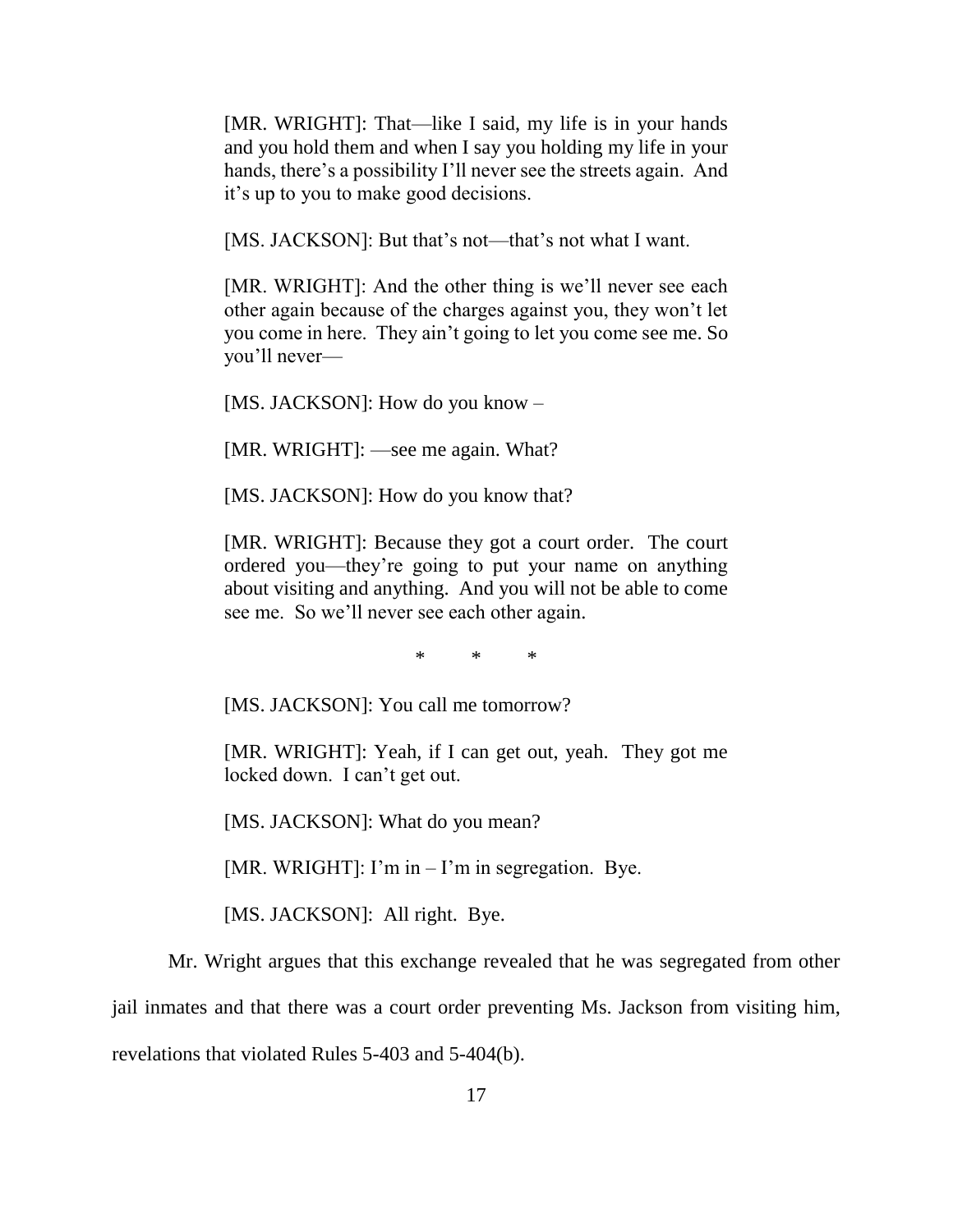Again, we doubt the jury ever heard this exchange. In her September 3, 2014 Affidavit, the Prosecutor indicated that the call labeled initially as Call 7060 could potentially refer to two different calls, Call 97060 or Call 77060, only one of which was played. Call 97060 was a call between Mr. Wright and an unknown female that occurred on March 25-26, 2012 and pertained to the two incidents at dispute in this case. Call 77060 is a call between Mr. Wright and Ms. Jackson that occurred on March 9, 2012 and did not pertain to the two incidents. The Prosecutor's affidavit narrowed her earlier statement to clarify that Call 97060, as opposed to Call 77060, was the one that was played and that Call 77060 was never played for the jury. Moreover, it appears that the exchange Mr. Wright is challenging is a part of Call 77060, and not a part of Call 97060, because it contains communications between Mr. Wright and Ms. Jackson and does not discuss the two incidents. Thus, based on the Prosecutor's (undisputed) affidavit, it appears that the jury never heard the exchange of which Mr. Wright complains. But again, we will resolve the doubt in favor of assuming that the alleged error occurred.

Mr. Wright sees in this exchange a similar prejudice to the last one: the jury could glean from the reference to segregation that he had misbehaved while he was in jail, and could draw negative inferences from the fact that he was under a court order not to be in contact with Ms. Jackson. And again, to the extent the court erred in playing this exchange, it was harmless beyond a reasonable doubt, and for the same reasons as before. Any evidence that Mr. Wright was placed in segregation while in jail was merely cumulative to his long conviction record, which was admitted without objection. And it seems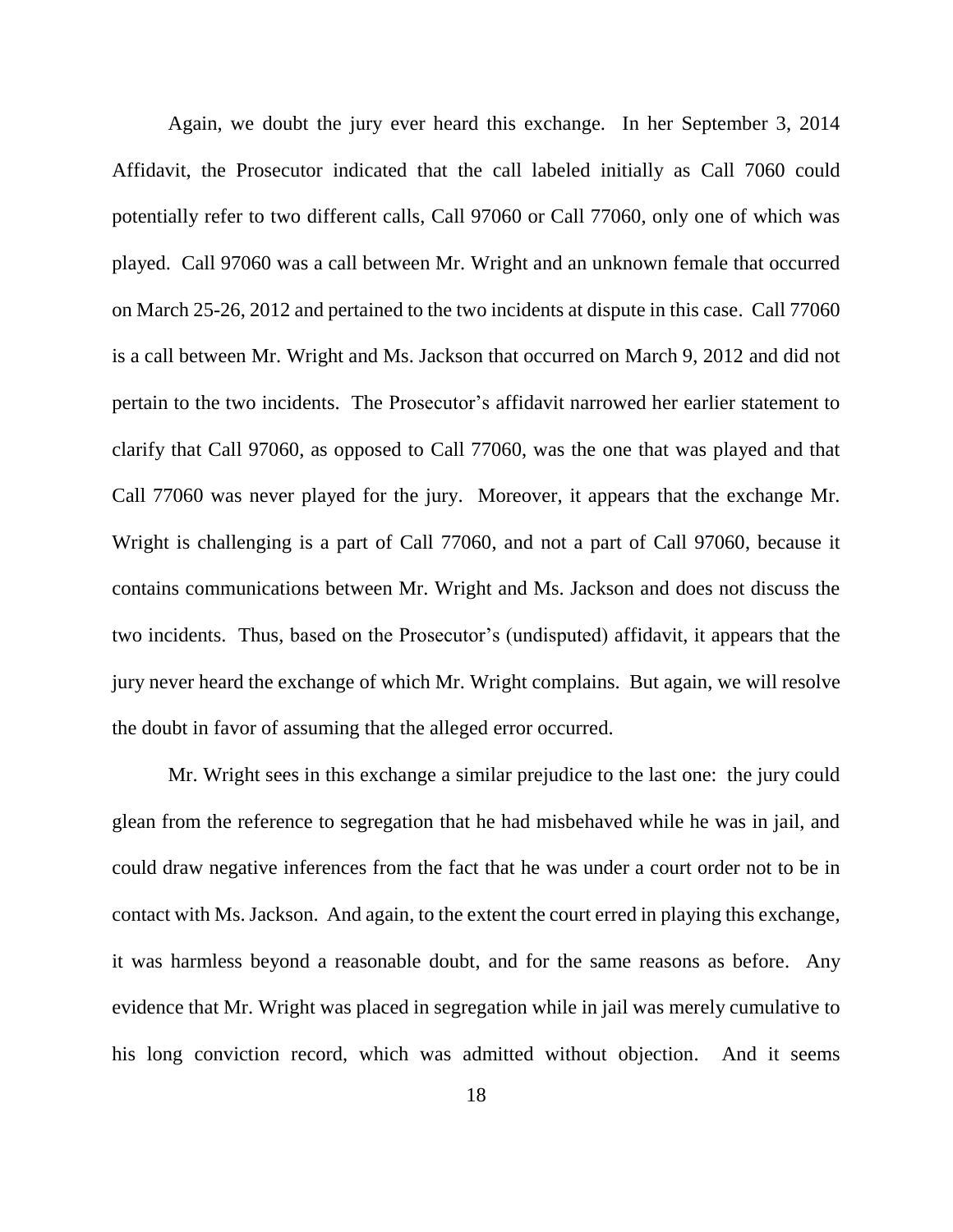unsurprising that Mr. Wright was under a court order to not be in contact with Ms.

Jackson—after all, he was on trial for assaulting Ms. Jackson on two separate occasions.

We see no error here that could have influenced the jury's verdict at all.

### **C. Call 1780**

#### Mr. Wright's *third* and *final* assertion relates to a portion of Call 1780:

[FEMALE VOICE]: So I called the Public Defender's Office and told them your case numbers and they gave me this phone number to call. So when I called the phone number, I talked to this lady and she looked it up. She could tell me who exactly was your attorney . . . I told her I was your sister, you know what I'm saying. So she – she asked me what was going on with your case. I said, well  $-$  I said, the Defendant is a[n] exlover who found out that he was moving on in life with a younger woman. So she, you know, can't take rejection so she went and put these bogus charges on him, because she know he is a parolee . . .

\* \* \*

So she told—she gave me the lady['s] number but her—she wasn't at her desk yesterday. Her voicemail was on. So I'm going to try my best to get in contact with her today. So maybe I can fax the call logs over to her or maybe me and her can meet at a mutual place and I can give it to her with the DVD.

\* \* \*

—and my thing is I ain't doing shit to go to jail—

[MR. WRIGHT]: Okay.

[FEMALE VOICE]: —but she can jump out there if she want. I will find her ass and be [sic] the fuck out of her because I don't—

[MR. WRIGHT]: No.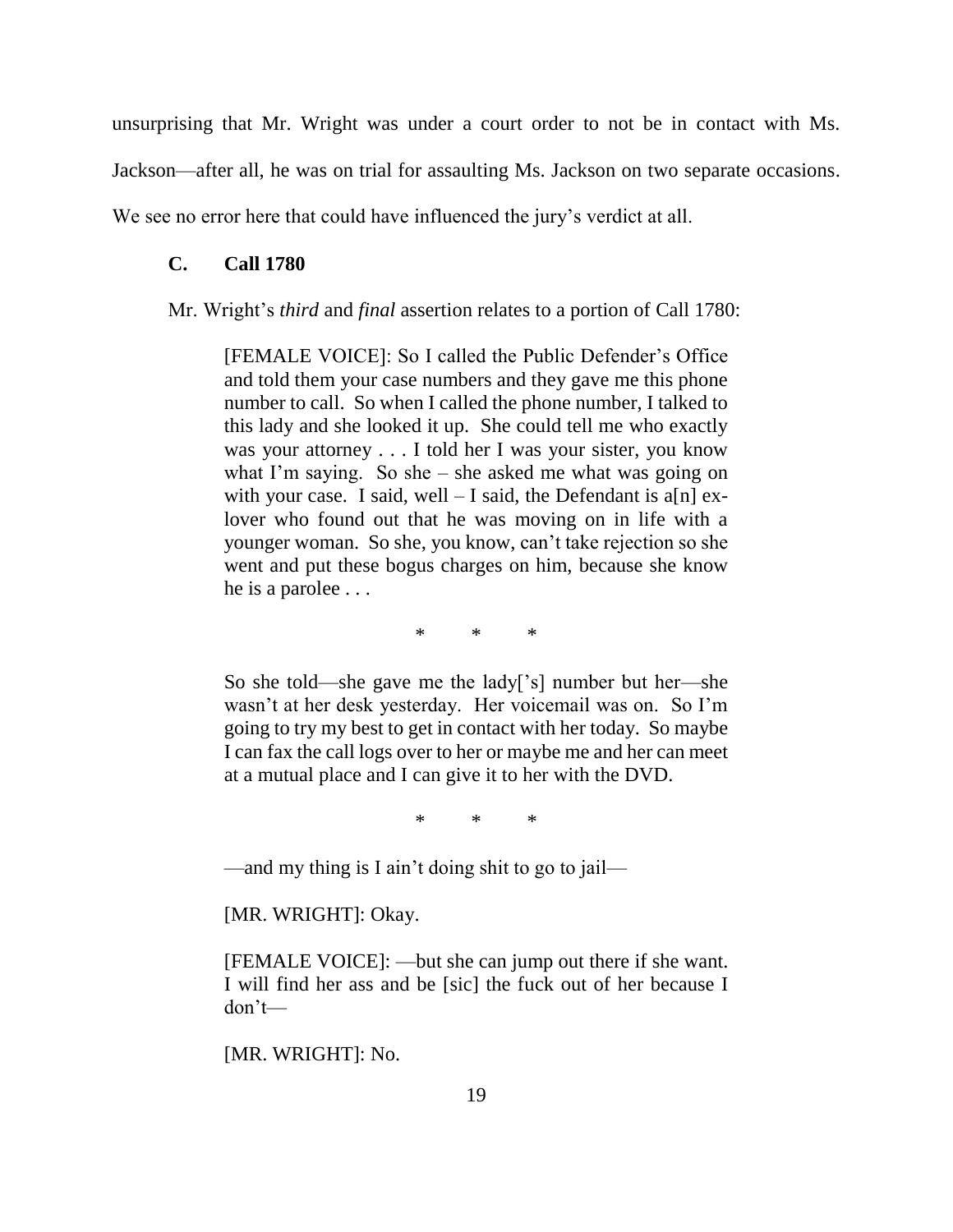[FEMALE VOICE]: —give a fuck for real.

[MR. WRIGHT]: Let it alone. Just leave it alone.

\* \* \*

[B]ut I do get scared because these people, you know, they done—they done rigged me once before, you know. They set me up.

 $*$  \* \*

When I get off of that other charge, the one that they keep bothering me about, I—I got married, started my own business, was going to school, everything. And they still bothering me. You just can't win.

Mr. Wright contends that this exchange prejudiced him unfairly, but he failed to object to the admission of Call 1780 at trial and, therefore, failed to preserve this argument for appellate review. Under Maryland Rule 4-323(a), "[a]n objection to the admission of evidence shall be made at the time the evidence is offered or as soon thereafter as the grounds for objection become apparent." *See Nalls v. State*, 437 Md. 674, 691 (2014) ("In other words, if a party fails to raise a particular issue in the trial court, or fails to make a contemporaneous objection, the general rule is that he or she waives that issue on appeal."); *Caviness v. State*, 244 Md. 575, 578 (1966) ("[U]nless a defendant makes timely objections in the lower court or makes his feelings known to that court, he will be considered to have waived them and he can not now raise such objections on appeal."). In his brief, Mr. Wright acknowledges that "[his trial] counsel did not object to the playing of call no. 1780."